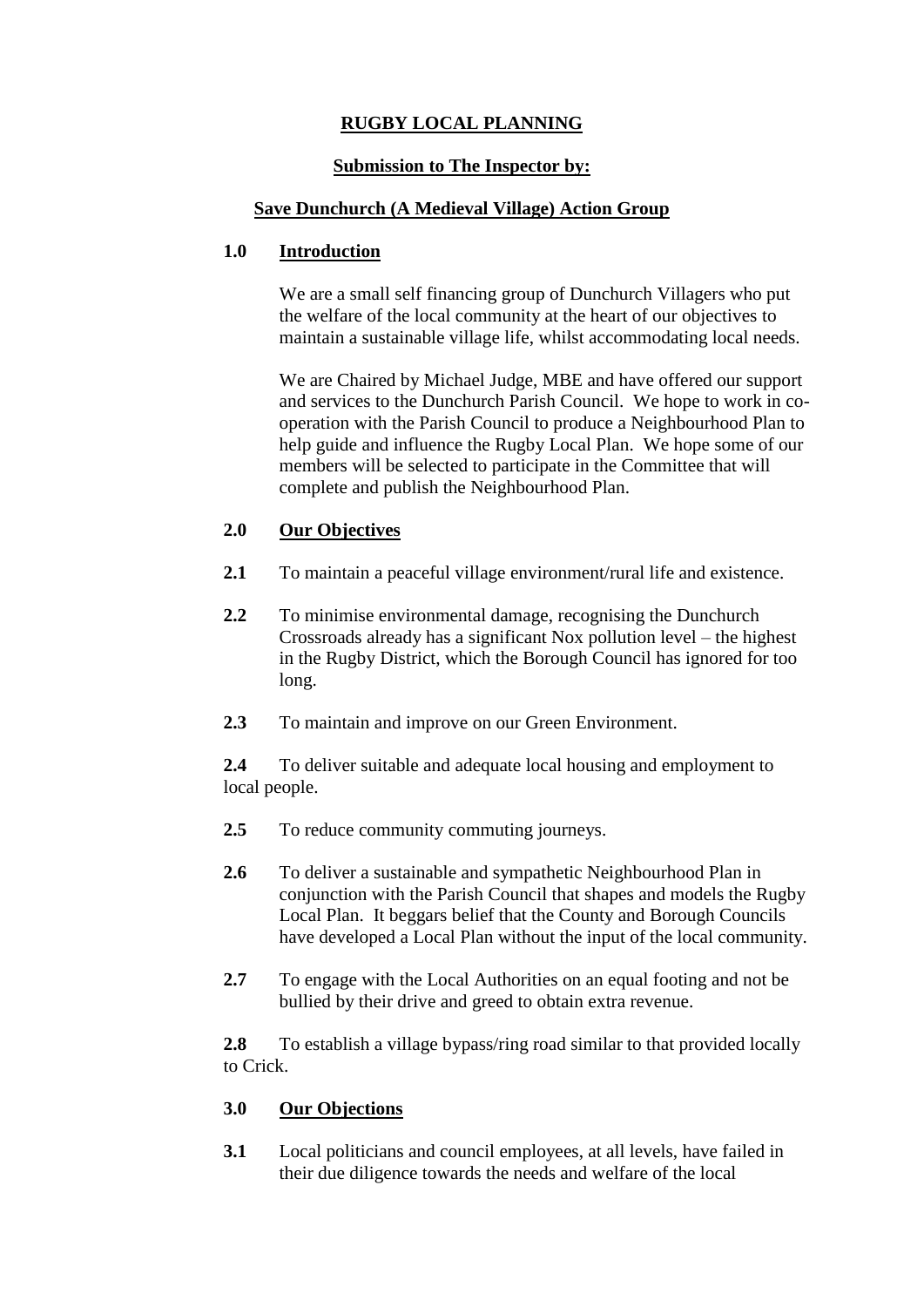community, examples being, insufficient consultation, failure to provide adequate evidence and documentation and lack of any consideration or sympathy to the local needs. We are underwhelmed with their engagement.

- **3.2** Pollution, in particular Nox emissions at the Dunchurch Crossroads is already higher than the Government Quality Objectives. Is is understood that a report in 2014 identified this level as being 16% above European Acceptable Standards. It would be improper for approval to be granted that allows more vehicle traffic to make a bad situation much worse, perhaps even illegal? Pollution is not just Nox emissions. Questions have been asked on the following without adequate answers:
	- Light pollution from proposed warehousing.
	- Noise pollution from current traffic levels.
	- Vibration arising from Heavy Goods Vehicles passing through the village at speed. This is further exacerbated by these long multi wheeled heavy goods vehicles being unable to negotiate safe turns at the crossroads, needing to come across the road endangering both pedestrians and oncoming traffic. Evidence being that recently 5 traffic signals at the cross roads have required repair/replacement. It is fortunate that no one was injured, but it is only a matter of time, not if but when?
	- Accurate Nox measurements that do not rely on inaccurate absorption tubes. It is most likely that Nox pollution at Station 24 is much higher than being reported.
	- Insufficient traffic modelling for through traffic now and in the proposed future.
- **3.3** Projected local housing needs of 12,500 in the near future has not been substantiated or justified. Assuming an average of 4 persons per household, this is equivalent of 50,000 residents or 50% of the current Rugby population. This could also represent an additional 20,000 plus cars on the already congested and polluted local roads. Considering Rugby Gateway, Houlton and windfall sites, this suggests a gross exaggeration of housing needs by the Authority. From recent news stories we are aware of 800,000 plus houses not being built due to land banking and greed by Local Authorities. Is this yet another example of an impossible objective?
- **3.4** Proposed alterations to the Dunchurch Crossroads in providing an extra lane for traffic to turn right onto Coventry Road from the Rugby Road is fanciful. By moving the Lord John Scott Montague Scott, Duke of Buccleuch statue (which we are vehemently against) only a few cars/vehicles will be freed up to move before the bottle neck reforms. Pedestrian safety is also an issue, at one point the footpath is little more than 2 foot wide.